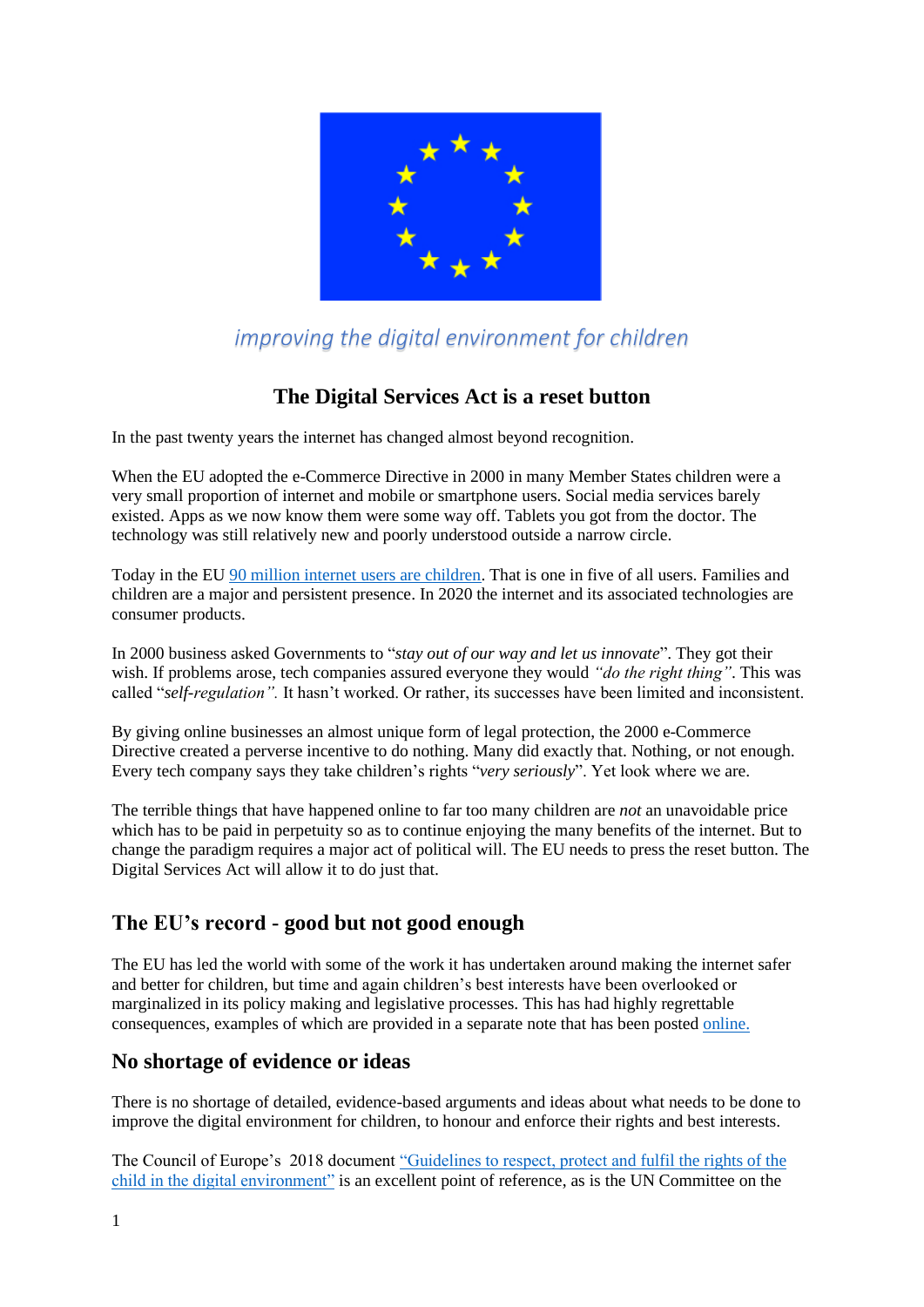Rights of the Child's [draft](https://tbinternet.ohchr.org/Treaties/CRC/Shared%20Documents/1_Global/CRC_C_GC_25_9235_E.pdf) for a General Comment on children's rights in relation to the digital environment. The WePROTECT Global Alliance has also provided an [excellent blueprint.](https://www.weprotect.org/)

### **Key recommendations**

In this short brief the focus is on a small number of key recommendations. They align entirely with President von der Leyen's [ambitions for the Digital Services Act,](https://ec.europa.eu/digital-single-market/en/digital-services-act-package) Vice President Šuica's initiative, ["Delivering for children: an EU strategy on the rights of the child"a](http://nws.eurocities.eu/MediaShell/media/Roadmap_feedback_EU_strategy_on_the_rights_of_the_child.pdf)nd Commissioner Johansson's Communication on a ["Strategy to combat child sexual abuse and exploitation".](https://ec.europa.eu/commission/commissioners/2019-2024/johansson/announcements/speech-commissioner-johansson-webinar-preventing-and-combating-child-sexual-abuse-exploitation_en)

# **Recommendation 1**

### *A duty of care needs to be made explicit*

The EU should create and make explicit that a duty of care to children is owed by any entity providing online services or supplying devices which can connect to the internet.

Among other things the duty of care must establish a positive obligation to use available technical tools proactively to promote and protect children's rights and best interests.

Safety by design and by default must be embedded in law.

In order to preserve legal immunity from civil or criminal liability, being mindful of proportionality, an entity must be able to show they have discharged their duty of care in a timely way.

### **Recommendation 2**

#### *Transparency is essential*

To reassure children, parents and the public, an independent, public-interest body must be given the legal powers to set benchmarks and require relevant entities to provide such information as will enable it to determine whether or not they are satisfactorily discharging their duty of care.

Where an entity makes public claims in respect of what it is doing to discharge its duty of care towards children, such claims must be fair and reasonable.

Where claims are found to be unfair or misleading the entity may be directed to amend them.

## **Recommendation 3**

### *Revisit the GDPR*

The EU must direct that the GDPR is re-examined through the lens of children's rights.

Children have not been accorded the priority they need and deserve by the wider privacy community. In part this is explained by the EDPB's and its predecessor's lack of leadership. Among other things this allowed or caused the farcical handling of and decisions about the minimum age of consent to data processing under the GDPR, to the way "legitimate interests" has been manipulated in respect of children, and the travesty which arose in relation to Registries, Registrars and WHOIS.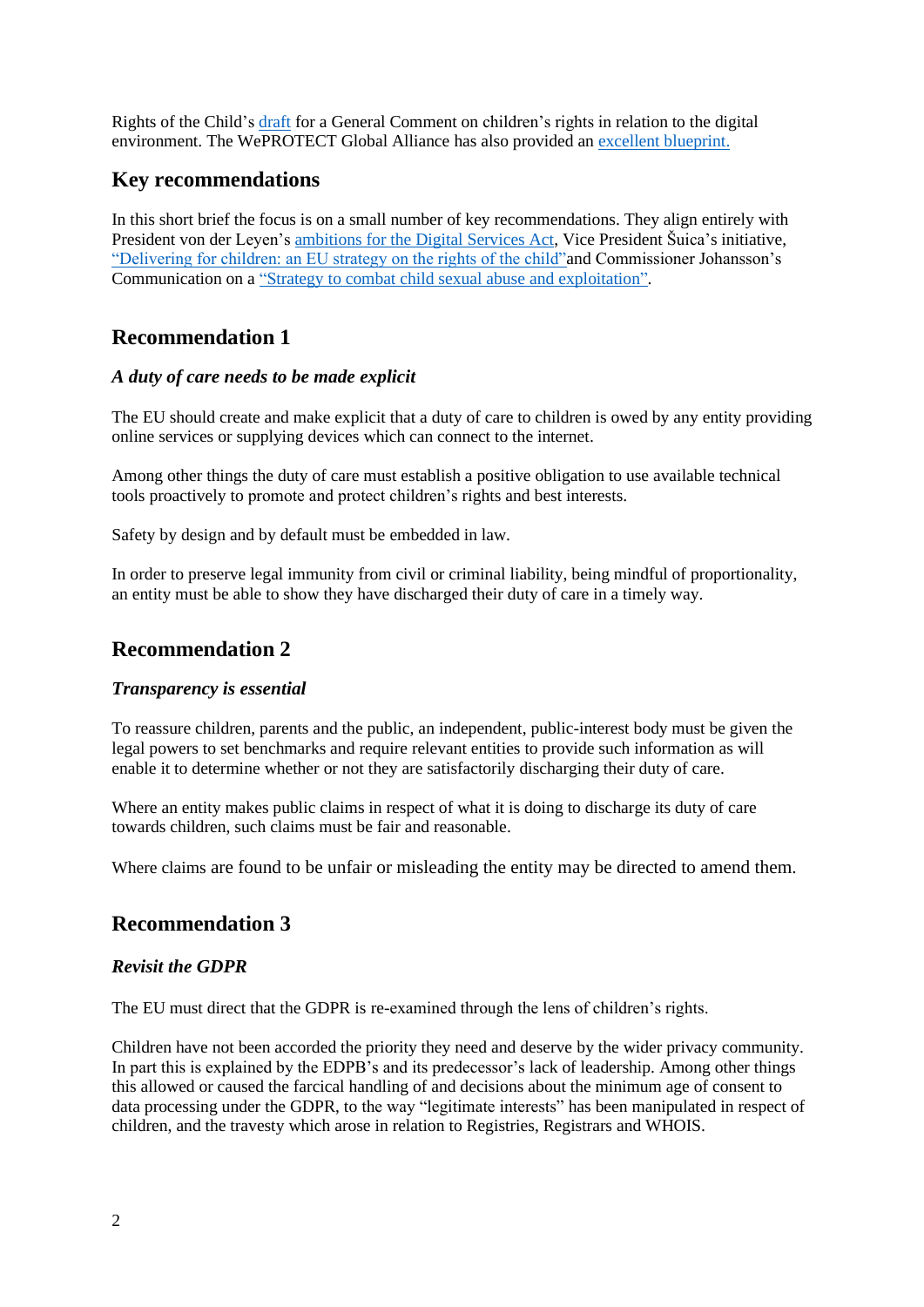# **Recommendation 4**

### *Closely scrutinise the operation of the AVMSD*

The potential for the AVMSD to protect children from online content suitable only for adults is threatened by three considerations. Its operation must be kept under close review.

If a single Member State adopts a particular view about what amounts to potentially harmful content for children, every other Member State may be forced to live with it even if the majority of parents, children and others in a particular jurisdiction radically disagree. That is not sustainable.

Moreover, under a regime which insists on a single EU-wide approach, publishers will inevitably "*game*" the system and migrate to the least restrictive jurisdiction or depart the EU altogether. This will undermine confidence in the EU's ability to protect children on the internet.

Several of the world's largest online pornography publishers are, in any event, already domiciled outside of the EU and are therefore outside the scope of the AVMSD.

Member States should be explicitly empowered to limit access to their part of the internet to any non-EU based site which fails to take adequate steps to restrict children's access to unsuitable content, for example by introducing age verification. It should be possible to require the withdrawal of supporting services from non-compliant sites, in particular payment services and the provision of advertising.

## **Recommendation 5**

### *Structural changes required*

All policy proposals which concern online services or internet-enabled devices must show on the face of the record they have considered how implementation will impact children's rights and welfare. This applies to policies coming to or emanating from an EU institution, or bodies which the EU funds or otherwise directly supports.

In order to ensure the proper management and co-ordination of this policy across all Directorates and associated external entities, a senior position must be created within the Commission hierarchy, reporting directly to the President. The postholder must have the authority to require no further action is taken until the position of children has been properly addressed. The European Parliament should consider making similar arrangements.

The new European Centre referred to in Commissioner Johansson's [speech](https://ec.europa.eu/commission/commissioners/2019-2024/johansson/announcements/speech-commissioner-johansson-webinar-preventing-and-combating-child-sexual-abuse-exploitation_en) of 9<sup>th</sup> June 2020 may have a particularly important role to play in bringing together and harnessing the energy of disparate actors concerned with children's rights and welfare be they from civil society, industry, law enforcement, academia or Governments.

---ooo---

[impdec@outlook.com](mailto:impdec@outlook.com) September 2020